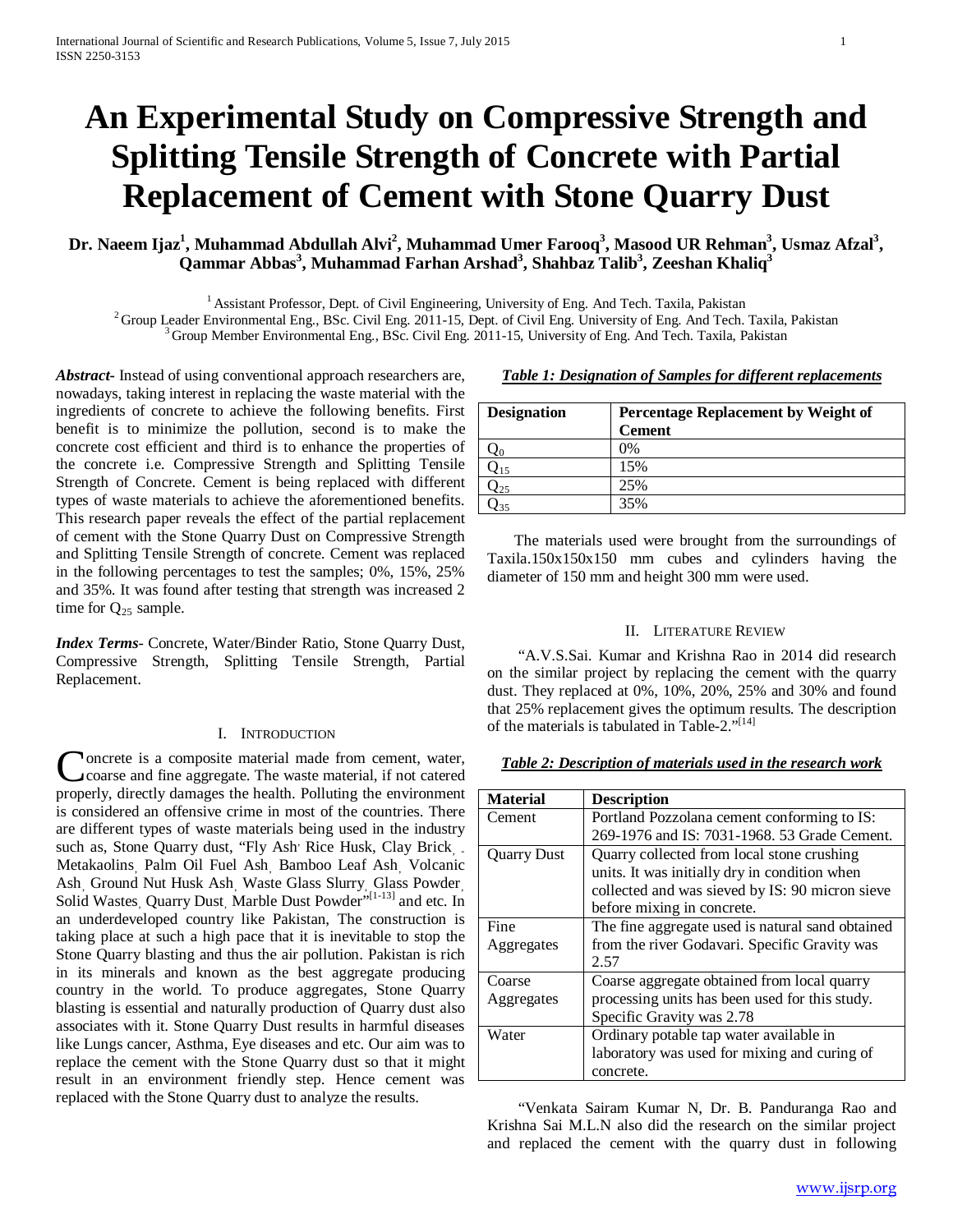percentages; 0%, 5%, 10%, 15%, 20%, 25%, 35% and 40%. They used 150x150x150 mm cubes for the testing using different mix and water/cement ratios. From their experimental results they have inferred that replacing 25% cement with quarry dust

has increased the hardened concrete properties. The description of the materials is tabulated in Table-3."[15]

| <b>Material</b>    | <b>Description</b>                                                                              |
|--------------------|-------------------------------------------------------------------------------------------------|
| Cement             | Portland Pozzolana cement of 53Grade was used in this study.                                    |
| <b>Quarry Dust</b> | Collected from local stone crushing units of Chowdavaram village, Guntur, Andhra Pradesh.       |
|                    | It was initially dry in condition when collected and was sieved by IS: 90 micron Sieve before   |
|                    | mixing in concrete. Specific gravity observed for quarry dust is 2.5.                           |
| Fine Aggregates    | Krishna river sand having specific gravity of 2.61 and fineness modulus of 2.9 has been used as |
|                    | fine aggregate for this study.                                                                  |
| Coarse             | Obtained from local quarry units has been used for this study. Maximum size of aggregate used   |
| Aggregates         | is 20mm with specific gravity of 2.73.                                                          |
| Water              | Ordinary potable tap water available in laboratory was used for mixing and curing of concrete.  |

## III. MATERIALS

## **A. Cement**

 Ordinary Portland cement was used in this study. The properties of the cement are tabulated in Table-4.

## *Table 4: Results of different Tests performed on Cement*

| Sr. No.      | <b>Property</b>           | <b>Test Result</b> |
|--------------|---------------------------|--------------------|
|              | Normal                    | 29%                |
|              | Consistency               |                    |
| $\mathbf{2}$ | Specific Gravity          | 3.04               |
| 3            | Initial<br>Setting        | 1.25 Hours         |
|              | Time                      |                    |
|              | <b>Final Setting Time</b> | 3.5 Hours          |
| 5            | Maximum                   | 8500 psi           |
|              | Strength                  |                    |

## **B. Stone Quarry Dust**

 There are number of Stone quarries in Margalla Hills around Taxila city. For this case study we brought the Quarry dust from one of the Stone Quarries in Margalla Hills. The quarry is known for producing Basic aggregates. The dust of these Quarries is effecting  $5-10$  Km<sup>2</sup> surrounding area. The properties of the quarry dust are tabulated in Table-5.

## *Table 5: Results of different tests performed on Stone Quarry Dust*

| Sr. No.                     | <b>Property</b>                     | <b>Test Result</b>         |  |  |
|-----------------------------|-------------------------------------|----------------------------|--|--|
|                             | Specific Gravity                    | $2.54 - 2.60$              |  |  |
| $\mathcal{D}_{\mathcal{L}}$ | Bulk Relative<br>Density $(Kg/m^3)$ | 1750                       |  |  |
|                             | Moisture<br>Content $(\%)$          | $0\%$                      |  |  |
|                             | Particle Size                       | Sieve<br>Passing<br>No.200 |  |  |

## **C. Fine Aggregates**

 Fine aggregates were brought from Lawrence Purr Sand quarry. This quarry is known for producing best sand in the region. Properties of the sand are tabulated in Table-6.

| Table 6: Results of different tests performed on Fine |
|-------------------------------------------------------|
| <i>Aggregates</i>                                     |

| Sr. | <b>Property</b>                                              | <b>Test Result</b>                                                       |
|-----|--------------------------------------------------------------|--------------------------------------------------------------------------|
| No. |                                                              |                                                                          |
|     | Specific Gravity                                             | 2.7                                                                      |
| 2   | <b>Fineness Modulus</b>                                      | 2.4                                                                      |
| 3   | <b>Bulk Density</b><br>Loose<br>i)<br>Compacted<br>$\rm ii)$ | 1367<br>$\rm i)$<br>$K_g$ <sub>m</sub> <sup>3</sup><br>1675<br>$\rm ii)$ |

#### **D. Coarse Aggregates**

 Coarse aggregates were bought from the local crush suppliers of Taxila Quarries. Properties of the coarse aggregates are tabulated in Table-7.

## *Table 7: Results of different tests performed on Coarse Aggregates*

| Sr.<br>No.  | <b>Property</b>                                    | Value                                                                                 |
|-------------|----------------------------------------------------|---------------------------------------------------------------------------------------|
|             | Specific Gravity                                   | 2.5                                                                                   |
| $\mathbf 2$ | <b>Bulk Density</b><br>iii) Loose<br>iv) Compacted | 1237<br>$\bf{ii)}$<br>$K_g$ <sub>m</sub> <sup>3</sup><br>1550<br>$\rm ii)$<br>Κg<br>m |
|             | Nominal Maximum Size                               | $7/8$ inches                                                                          |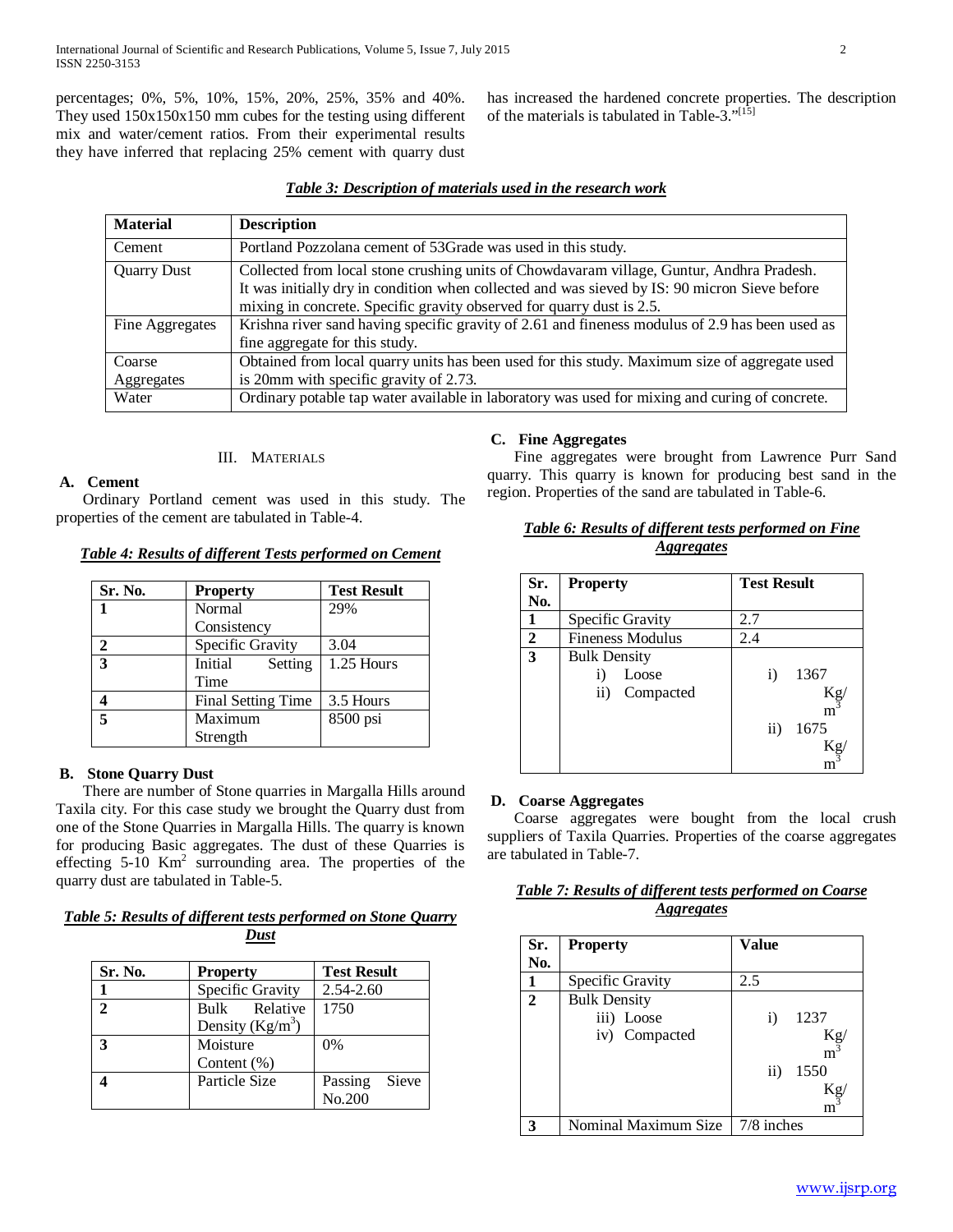International Journal of Scientific and Research Publications, Volume 5, Issue 7, July 2015 3 ISSN 2250-3153

#### **E. Water**

 Ordinary potable tap water available in the laboratory was used for the casting and curing of the cubes and cylinders. Properties of the water are tabulated in Table-8.

*Table 8: Results of different tests performed on Water*

| Sr. No. | <b>Property</b> | Value |
|---------|-----------------|-------|
|         | pН              | 7.15  |
|         | Taste           | N/A   |
|         | Appearance      | Clear |
|         | Turbidity (NTU) | 4.23  |

#### **F. Casting Specifications**

 Samples were casted using 1:2:4 mix ratio and Water/Binder Ratio of 0.55. This was taken because commonly this mix ratio is used in simple constructions subjected to less loads.

*Table 9: Casting details*

| Sr. No. | <b>Description</b> | <b>Used</b> |
|---------|--------------------|-------------|
|         | Mix Ratio          | 1:2:4       |
|         | Water/Binder Ratio | 0.55        |

#### **I. Casting and Testing Details**

 To determine the Compressive strength of concrete 36 cubes having the dimensions 150x150x150 mm were casted using the mix ratio 1:2:4 and Water/Binder ratio 0.55. Cement was replaced with the stone quarry dust in the following percentages, 0%, 15%, 25% and 35%. For each percentage 9 cubes were casted. Tests on 7, 14 and 28 days were carried out. For each day testing 3 cubes were tested. This was done to minimize the error by taking the average value of the compressive strength.

 To determine the splitting tensile strength of concrete 36 cylinders having 150mm diameter and 300 mm height were casted using the mix ration 1:2:4 and water binder ratio 0.55. Cement was replaced with the stone quarry dust in the following percentages, 0%, 15%, 25% and 35%. For each percentage 9

cylinders were casted. Tests on 7, 14 and 28 days were carried out. For each day testing 3 cubes were tested. This was done to minimize the error by taking the average value of the splitting tensile strength.

 Samples were prepared using the electric drum. Before casting of cubes/cylinders molds were properly oiled and cleaned. For smooth surface, plates underneath the molds were placed. Slump was taken for each partial replacement. Tamping was done in 3 layers with the help of square tamping rod for the cubes and cylinders. After pouring the concrete in the required molds their surfaces were smoothen and then left for 24 hours to set. After 24 hours cubes and cylinders were de-molded and placed in the curing bath for the required period of time.

 For the testing purpose, 24 hours prior to testing, the required cubes/cylinders were taken out of the curing bath and placed in an open space to let them dried.

"Compressive strength tests"<sup>[3]</sup> and "Splitting Tensile Strength<sup>"[4]</sup> were carried out under the BS  $4550-3.4:1978$ standard and ASTM C496/C 496M-04 respectively.

## IV. RESULTS

 "Slumps were taken according to ASTM Standard using specified equipment's. The results obtained indicate that admixtures might be needed for increasing the workability of concrete. Moreover it was also seen that there was an increase in slump when cement was replaced with Stone Quarry dust by  $25\%$ ."<sup>[5]</sup>

## *Table 10: Slump for different Samples*

| <b>Replacement</b> | ∕0 |    |     |
|--------------------|----|----|-----|
| Slump (mm)         | т. | 40 | т., |

Table 11 shows Splitting Tensile Strength values for  $Q_0$ , Q15, Q25 and Q35 on different ages of concrete.

| Table 11: Compressive Strength Test Results for different samples on varying ages of Concrete |  |  |
|-----------------------------------------------------------------------------------------------|--|--|
|-----------------------------------------------------------------------------------------------|--|--|

| Sr.<br>No.     | <b>Mix</b><br><b>Ratio</b> | <b>Testing</b><br><b>Days</b> | Water<br><b>Binder</b><br><b>Ratio</b> | $Q_0$<br><b>MPa</b> | $Q_{15}$<br><b>MPa</b> | $\mathbf{Q}_{25}$<br><b>MPa</b> | $Q_{35}$<br><b>MPa</b> |
|----------------|----------------------------|-------------------------------|----------------------------------------|---------------------|------------------------|---------------------------------|------------------------|
| 1              | 1:2:4                      | 07                            | 0.55                                   | 6.39                | 4.95                   | 8.04                            | 4.95                   |
| $\overline{2}$ | 1:2:4                      | 14                            | 0.55                                   | 7.25                | 5.02                   | 9.97                            | 5.53                   |
| 3              | 1:2:4                      | 28                            | 0.55                                   | 8.97                | 5.17                   | 13.85                           | 6.67                   |

Figure 1 shows the variation in compressive strength for  $Q_0$ ,  $Q_{15}$ ,  $Q_{25}$ ,  $Q_{35}$  on 28 days age of concrete specimen. This figure depicts 155% increase in strength for  $Q_{25}$  sample than that of  $Q_0$  sample.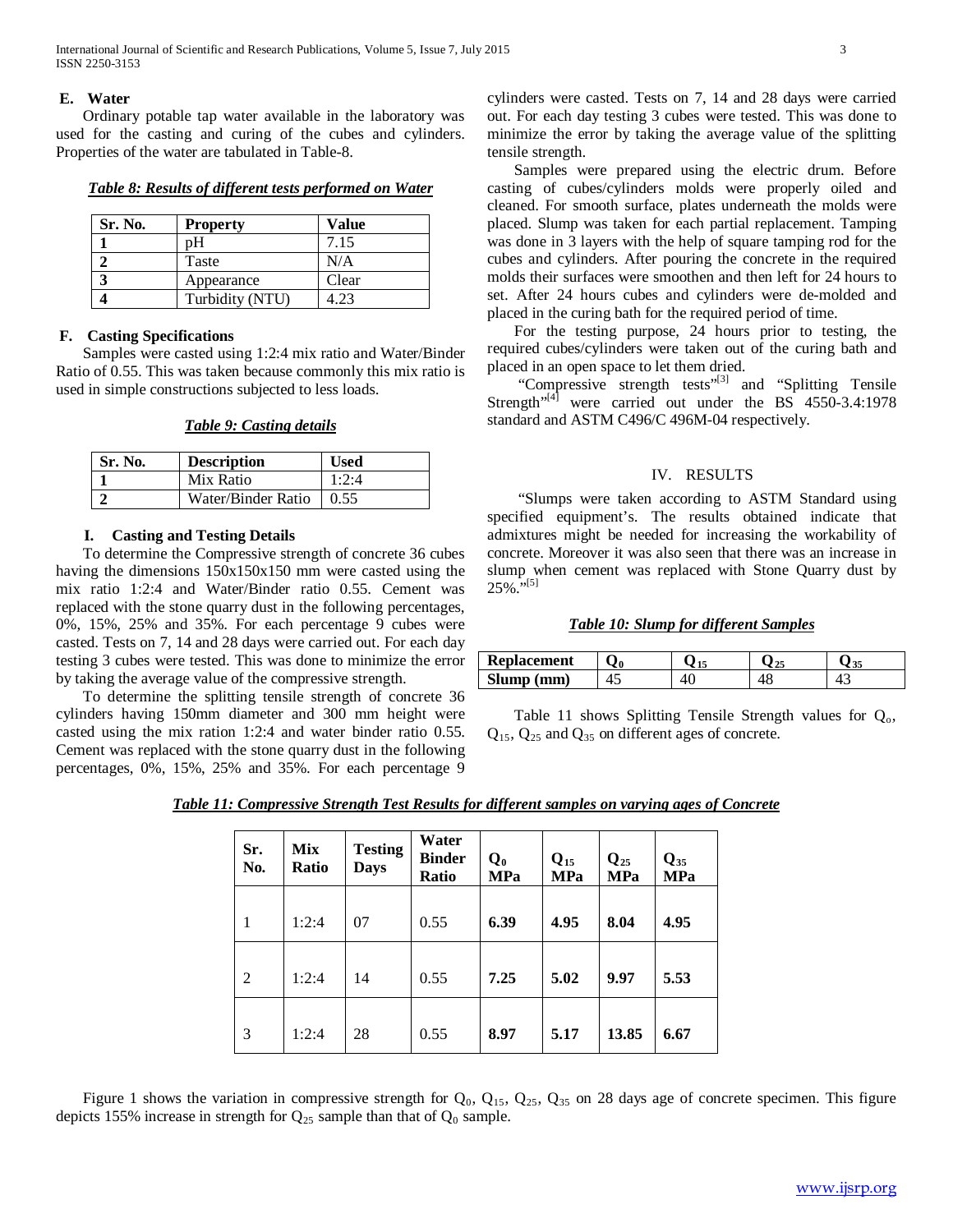

*Figure 1: Variation in compressive strength*

 Figure 2 shows a variation in compressive strength against different replacements of stone quarry dust with cement. The figure depicts increase in strength with an increase in age of concrete specimen.  $Q_{25}$  sample has comparatively greater strength than that of other samples.



*Figure 2: Variation in Compressive Strength against different replacements*

 Figure 2 shows variation in compressive strength of concrete specimen against different percentages. This shows greater strength of concrete at 28 days age than that of 7 days and 14 days.

| Sr.<br>No. | <b>Mix</b><br>Ratio | <b>Testing</b><br><b>Days</b> | Water/<br><b>Binder</b><br><b>Ratio</b> | $\mathbf{Q_0}$<br><b>MPa</b> | $Q_{15}$<br><b>MPa</b> | $\mathbf{Q}_{25}$<br><b>MPa</b> | $\mathbf{Q}_{35}$<br><b>MPa</b> |
|------------|---------------------|-------------------------------|-----------------------------------------|------------------------------|------------------------|---------------------------------|---------------------------------|
| 1          | 1:2:4               | 7                             | 0.55                                    | 0.65                         | 0.53                   | 0.85                            | 0.45                            |
| 2          | 1:2:4               | 14                            | 0.55                                    | 0.70                         | 0.56                   | 1.04                            | 0.62                            |
| 3          | 1:2:4               | 28                            | 0.55                                    | 0.88                         | 0.66                   | 1.5                             | 0.92                            |

*Table 12: Splitting Tensile Test results of different samples on varying ages of concrete specimen*

Table 12 shows Splitting Tensile Strength values for  $Q_0$ ,  $Q_{15}$ ,  $Q_{25}$  and  $Q_{35}$  on different ages of concrete.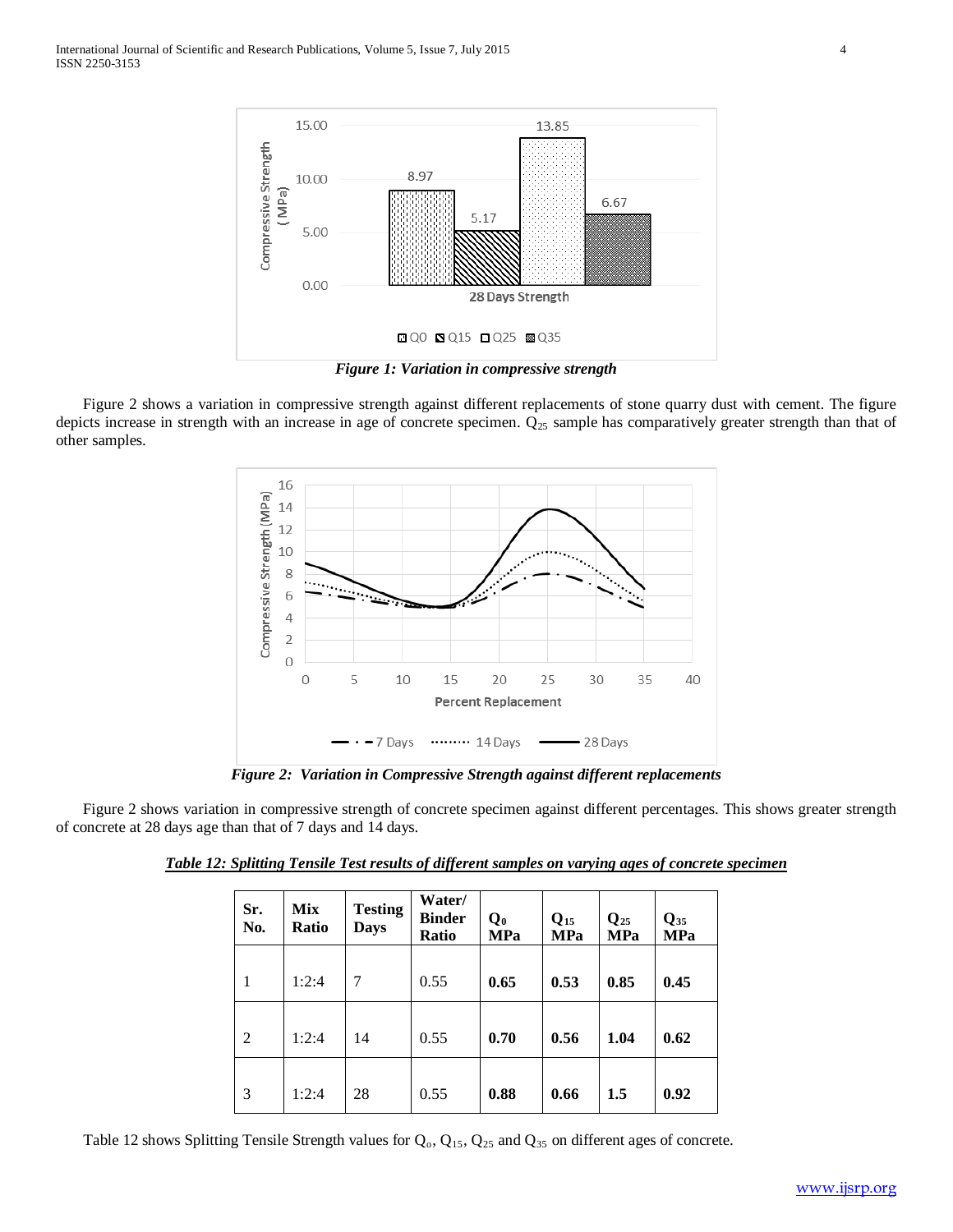

*Figure 3: Variation in Splitting Tensile strength*

Figure 3 shows the variation in compressive strength for  $Q_0$ ,  $Q_{15}$ ,  $Q_{25}$ ,  $Q_{35}$  on 28 days age of concrete specimen. This figure depicts 155% increase in strength for  $Q_{25}$  sample than that of  $Q_0$  sample.



*Figure 4: Variation in Splitting Tensile Strength against different replacements*

 Figure 4 shows variation in splitting tensile strength of concrete specimen against different percentages. This shows greater strength of concrete at 28 days age than that of 7 days and 14 days.

#### V. CONCLUSION

 After the thorough research work on the aforementioned subject different conclusions were drawn out. These conclusions are purely based on the observations and results of the research work. Following conclusions were drawn out from this study.

- 1. Compressive Strength and Splitting Tensile Strength were increased approximately 2 times after replacing cement with 25% Stone Quarry dust.
- 2. Q25 yielded optimum results.
- 3. Slump for  $Q_{25}$  mix was greater than that of  $Q_0$ ,  $Q_{15}$  and  $Q_{35}$  mixes.
- 4. Since the slump was in low range, therefore, to increase the workability of concrete admixtures can be used.

#### ACKNOWLEDGMENT

 I would like to thank ALLAH Almighty for giving me opportunity and ability to complete my research work. My research supervisor for his polite behavior and exceptional guidance.

 I would also like to thank Lab Engineers and Lab Attendants of Civil Engineering Department University of Engineering and Technology, Taxila and my colleagues.